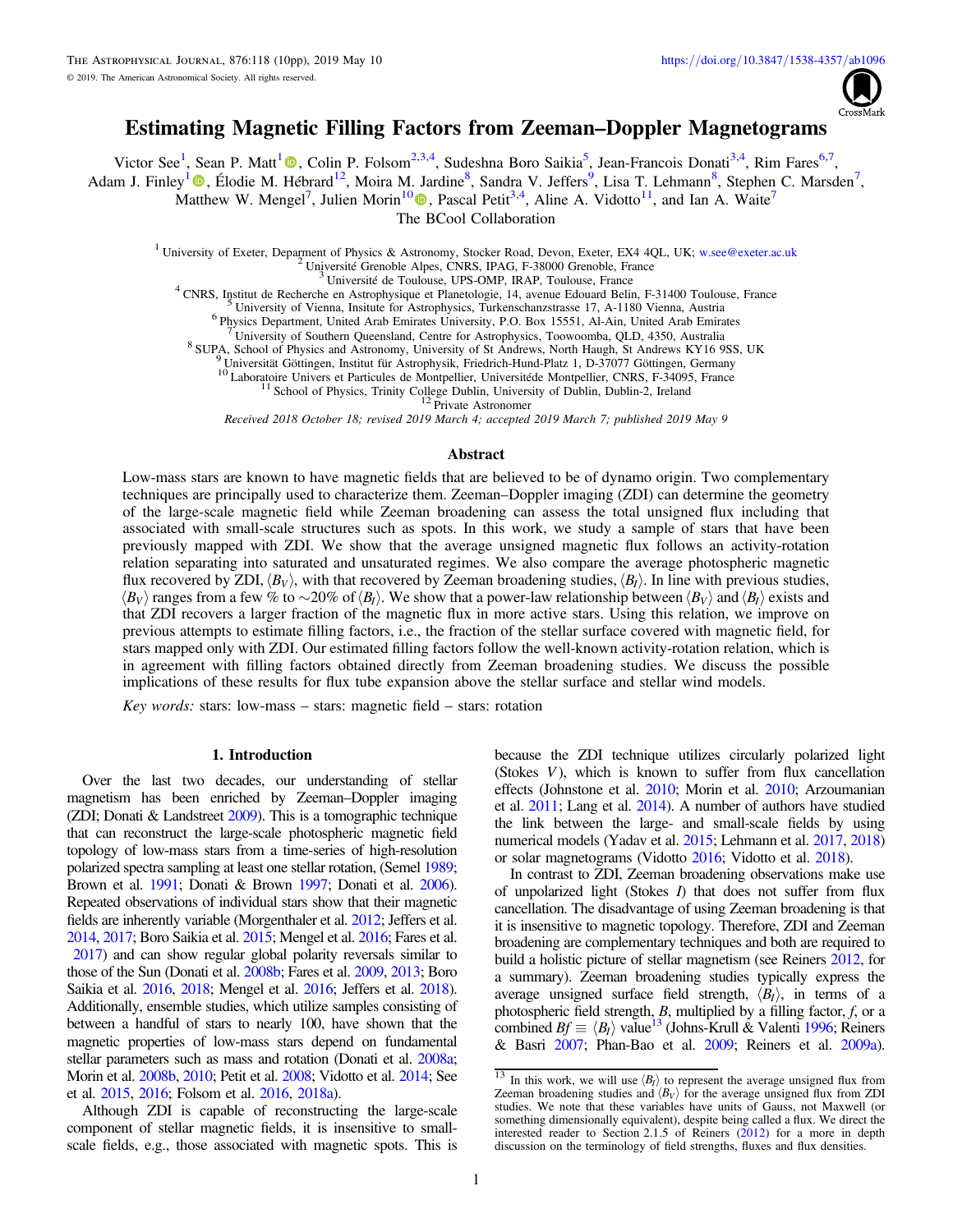<span id="page-1-0"></span>Conceptually,  $f$  can be thought of as the fraction of the stellar surface filled with magnetic field of strength  $B$ , with the remaining area,  $1 - f$ , having zero magnetic field. The photospheric field strength, B, is thought to be roughly equal to the equipartition field strength (Saar & Linsky [1986](#page-9-0)). However, this interpretation is a simplification as studies have shown that Stokes I observations can be fit with multiple magnetic components of different field strengths, each with their own associated filling factors, i.e.,  $\langle B_I \rangle \equiv \sum_i B_i f_i$  (Johns-Krull [2007](#page-9-0); Yang et al. [2008;](#page-9-0) Shulyak et al. [2014](#page-9-0)). Field strengths of up to  $\langle B_{I} \rangle \sim 7$  kG have been reported (Shulyak et al. [2017](#page-9-0)), which is well in excess of any surface averaged field strength obtained by ZDI for cool stars. Indeed, comparisons of stars that have been analyzed with both Zeeman broadening and ZDI show that the large-scale magnetic flux, to which spectropolarimetry is sensitive, only represents a small fraction of the total magnetic flux (Reiners & Basri [2009](#page-9-0); Morin et al. [2010](#page-9-0)). Additionally, the rate at which field lines expand with height above the stellar surface is known to affect stellar wind properties (Wang & Sheeley [1990;](#page-9-0) Suzuki [2006;](#page-9-0) Pinto et al. [2016](#page-9-0)). This rate of expansion is difficult to predict but knowledge of magnetic filling factors can help with this problem (Cranmer & Saar [2011](#page-8-0)).

In this work, we compare the magnetic properties of low-mass stars inferred from Zeeman broadening to those inferred from ZDI. We present a sample of stars that have previously been mapped with ZDI in Section 2. In Section 3, we discuss the magnetic properties of our sample. We present the unsigned magnetic fluxes obtained using ZDI (Section 3.1), compare the magnetic field properties of stars that have been observed using both Zeeman broadening and ZDI (Section [3.2](#page-5-0)) and infer filling factors for our ZDI sample (Section [3.3](#page-7-0)). Conclusions are presented in Section [4.](#page-8-0)

## 2. Sample

In this work, we use a sample of 85 low-mass stars that have had their large-scale photospheric magnetic fields reconstructed with ZDI. A number of these stars have been observed at multiple epochs resulting in a total of 151 magnetic maps in the sample. Many of the ZDI maps come from the efforts of the BCool (P. Petit et al. 2019, in preparation) and Toupies (Folsom et al. [2016,](#page-9-0) [2018a](#page-8-0)) collaborations. These stars have a wide range of fundamental parameters with spectral types spanning F, G, K, and M and have rotation periods from fractions of a day to several tens of days. A full list of the stars used can be found in Table [1](#page-2-0) along with the average unsigned photospheric flux derived from ZDI,  $\langle B_V \rangle$ , and references to the original paper for each map. The masses, radii, luminosities, and rotation periods of each star are also listed in Table [1.](#page-2-0) Unless otherwise noted, these values are taken from the original ZDI publication, Valenti & Fischer ([2005](#page-9-0)), Takeda et al. ([2007](#page-9-0)), or from Vidotto et al. ([2014](#page-9-0)) and references therein. In some cases, the bolometric luminosities have been calculated using the  $L_X/L_{bol}$  and  $L_X$  values listed in Vidotto et al. ([2014](#page-9-0)). Rossby numbers are given by the rotation period divided by the convective turnover time. Convective turnover times are calculated in the manner described by Cranmer & Saar  $(2011)$  $(2011)$  $(2011)$  and are a function of effective temperature (see their Equation  $(36)^{14}$ )

with an additional weak dependence on the surface gravity for stars with surface gravities smaller than that of the Sun. Finally,  $\langle B_{I} \rangle$  values were available for a subset of the stars in this sample from the literature. These values are listed in Table [2](#page-5-0) along with references for the paper in which they were published.

### 3. Magnetic Properties

## 3.1. Zeeman–Doppler Imaging

ZDI reconstructs the radial, meridional, and azimuthal components of the large-scale photospheric stellar magnetic field. Although each map contains a wealth of information, it is common to reduce each map to a set of numerical values that capture the global magnetic field characteristics. In this work, we will use the average unsigned photospheric magnetic flux,  $\langle B_V \rangle$ . This is calculated by taking an average of the absolute value of the magnetic field strength over the stellar surface and accounts for all three components of the magnetic field, i.e., radial, meridional, and azimuthal.

In Figure [1,](#page-5-0) we plot  $\langle B_V \rangle$  against Rossby number. The  $\langle B_V \rangle$ values follow the well-known activity-rotation relation shape from studies of other magnetic activity indicators including, but not limited to, X-ray emission (Pizzolato et al. [2003](#page-9-0); Wright et al. [2011](#page-9-0), [2018](#page-9-0); Stelzer et al. [2016](#page-9-0); Wright & Drake [2016](#page-9-0)), i.e., a roughly constant field strength in the so called "saturated regime" at small Rossby numbers and a power-law relation in the so called "unsaturated regime" at large Rossby numbers. This is also similar to results found in previous works analyzing the relationship between magnetic field properties derived from ZDI and Rossby number (Vidotto et al. [2014;](#page-9-0) See et al. [2015,](#page-9-0) [2017;](#page-9-0) Folsom et al. [2016,](#page-9-0) [2018a](#page-8-0)). Additionally, we plot a magenta strut to represent the solar range of  $\langle B_V \rangle$  values. This range was calculated using a set of solar magnetograms studied by Vidotto et al. ([2018](#page-9-0)) that cover most of solar cycle 24. Since ZDI only recovers the large-scale magnetic field components, the solar magnetograms were truncated to a spherical harmonic order of  $\ell_{\text{max}} = 5$  to provide a more fair comparison (see Vidotto et al. ([2018](#page-9-0)) for more details). A mean photospheric field strength is derived for each solar magnetogram with the strut representing the range of field strengths seen in these magnetograms.

We perform a three-parameter fit to the data of the form

$$
\langle B_V \rangle = \langle B_V \rangle_{\text{sat}} \quad \text{for } \text{Ro} < \text{Ro}_{\text{crit}}
$$
\n
$$
\langle B_V \rangle = \langle B_V \rangle_{\text{sat}} \left( \frac{\text{Ro}}{\text{Ro}_{\text{crit}}} \right)^{\beta} \quad \text{for } \text{Ro} \geq \text{ Ro}_{\text{crit}}, \tag{1}
$$

where  $\langle B_V \rangle_{\text{sat}}$  is the field strength in the saturated regime, Ro<sub>crit</sub> is the critical Rossby number dividing the saturated and unsaturated regimes, and  $\beta$  is the power-law index of the unsaturated regime. We find best-fit values of  $\langle B_V \rangle_{\text{sat}} = 257 \pm 72$  G, Ro<sub>crit</sub> =  $0.06 \pm 0.01$  $0.06 \pm 0.01$ , and  $\beta = -1.40 \pm 0.10$  (shown in Figure 1 as a solid red line). The power-law slope is relatively well constrained because the majority of data points fall in the unsaturated regime (∼130 maps) and is consistent with the value of  $\beta = -1.38 \pm 0.14$  found by Vidotto et al. ([2014](#page-9-0)). However,  $\langle B_V \rangle$ <sub>sat</sub> is less well constrained because there are comparatively fewer stars in the saturated regime. It is worth noting that the lowest-mass stars with the smallest Rossby numbers (Ro  $\leq 0.012$ ) have bimodal magnetic fields as previously noted in the literature (Morin et al. [2010](#page-9-0)). It is clear that these low

 $\frac{14}{14}$  Cranmer & Saar ([2011](#page-8-0)) state that their Equation (36) is valid roughly in the range 3300 K  $\leq T_{\text{eff}} \leq 7000$  K. Although a number of our low-mass stars have effective temperatures below this range, we still use this method to calculate turnover times for these stars. We note that all the stars in our sample with  $T_{\text{eff}}$ significantly smaller than 3300 K lie in the saturated regime, where magnetic properties do not change significantly. Consequently, the method used to calculate convective turnover times of these stars will not greatly affect our results.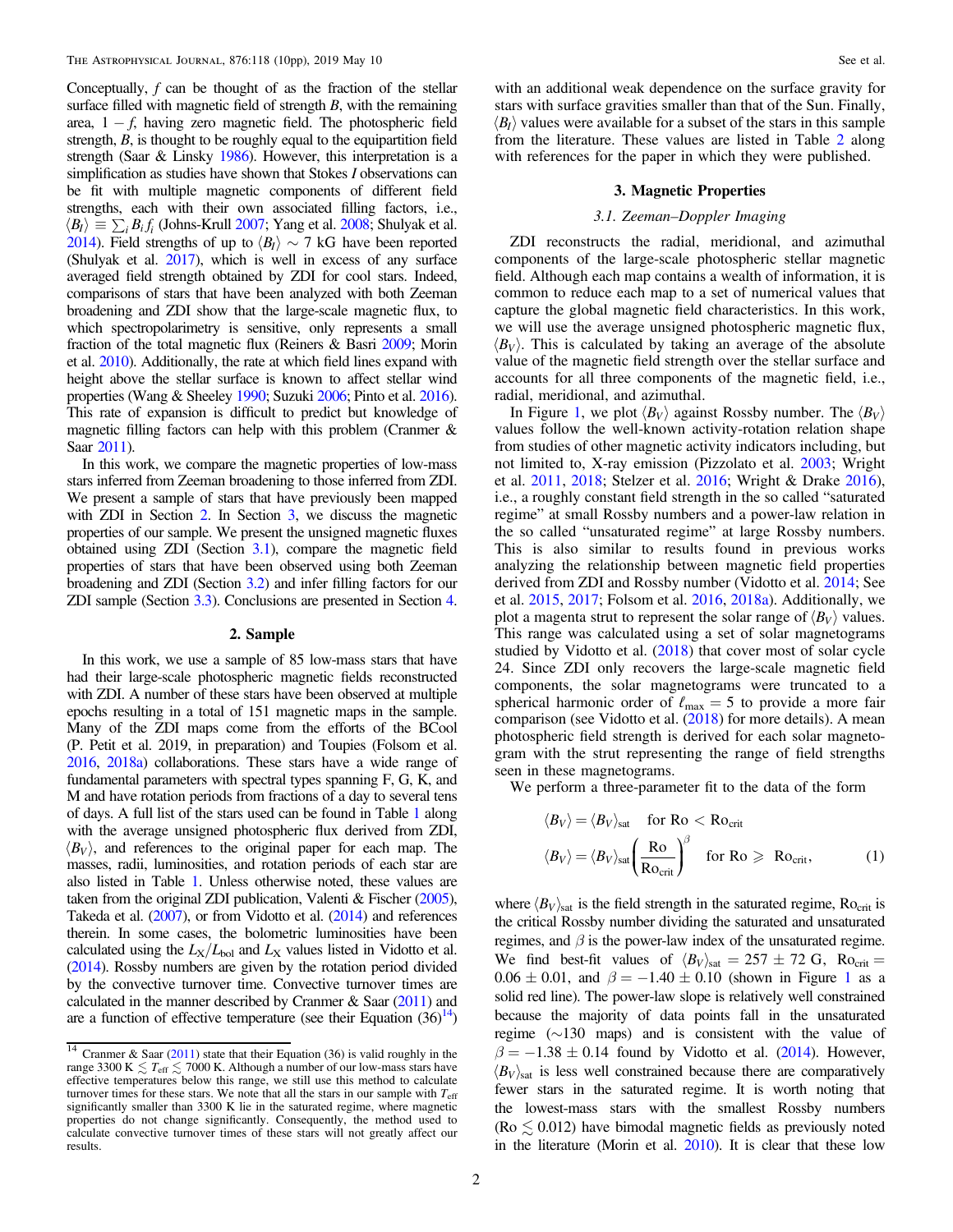Table 1 Stellar Parameters for Our ZDI Sample

<span id="page-2-0"></span>

| Star                                           | $M_{\star}$       | $r_{\star}$       | $L_{\star}$       | $P_{\rm rot}$ | Ro           | $\langle B_V \rangle$ | $f_{est}$    | References                                               |
|------------------------------------------------|-------------------|-------------------|-------------------|---------------|--------------|-----------------------|--------------|----------------------------------------------------------|
| ID                                             | $(M_{\odot})$     | $(r_{\odot})$     | $(L_{\odot})$     | (days)        |              | (G)                   |              |                                                          |
| HD 3651                                        | 0.88              | 0.88              | 0.52              | 43.4          | 2.1          | 3.58                  | 0.085        | P. Petit et al. (2019, in preparation)                   |
| HD 9986                                        | 1.02              | 1.04              | 1.1               | 23            | 1.8          | 0.605                 | 0.029        | P. Petit et al. (2019, in preparation)                   |
| HD 10476                                       | 0.82              | 0.82              | 0.43              | 16            | 0.74         | 1.98                  | 0.055        | P. Petit et al. (2019, in preparation)                   |
| $\kappa$ Cet                                   | 1.03              | 0.95              | 0.83              | 9.3           | 0.62         | 23.6                  | 0.34         | do Nascimento et al. (2016)                              |
| $\epsilon$ Eri (2007)                          | 0.86              | 0.74<br>0.74      | 0.33              | 10.3<br>10.3  | 0.45         | 11.8<br>9.5           | 0.18         | Jeffers et al. $(2014)$                                  |
| $\epsilon$ Eri (2008)<br>$\epsilon$ Eri (2010) | 0.86<br>0.86      | 0.74              | 0.33<br>0.33      | 10.3          | 0.45<br>0.45 | 15.6                  | 0.15<br>0.22 | Jeffers et al. $(2014)$                                  |
| $\epsilon$ Eri (2011)                          | 0.86              | 0.74              | 0.33              | 10.3          | 0.45         | 9.84                  | 0.16         | Jeffers et al. $(2014)$<br>Jeffers et al. $(2014)$       |
| $\epsilon$ Eri (2012)                          | 0.86              | 0.74              | 0.33              | 10.3          | 0.45         | 18.3                  | 0.24         | Jeffers et al. $(2014)$                                  |
| $\epsilon$ Eri (2013)                          | 0.86              | 0.74              | 0.33              | 10.3          | 0.45         | 19.5                  | 0.25         | Jeffers et al. $(2014)$                                  |
| HD 39587                                       | 1.03              | 1.05              | 1.1               | 4.83          | 0.38         | 18.5                  | 0.32         | P. Petit et al. (2019, in preparation)                   |
| HD 56124                                       | 1.03              | 1.01              | 1.1               | 18            | 1.5          | 2.19                  | 0.07         | P. Petit et al. (2019, in preparation)                   |
| HD 72905                                       | $\mathbf{1}$      | $\mathbf{1}$      | 1.1               | 5             | 0.44         | 27.7                  | 0.42         | P. Petit et al. (2019, in preparation)                   |
| HD 73350                                       | 1.04              | 0.98              | 0.95              | 12.3          | 0.93         | 11                    | 0.21         | Petit et al. (2008)                                      |
| HD 75332                                       | 1.21              | 1.24              | 2.1               | 4.8           | 0.99         | 6.2                   | 0.18         | P. Petit et al. (2019, in preparation)                   |
| HD 76151                                       | 1.06              | $\mathbf{1}$      | 0.97              | 20.5          | 1.5          | 2.99                  | 0.083        | Petit et al. (2008)                                      |
| HD 78366                                       | 1.13              | 1.06              | 1.2               | 11.4          | 1.1          | 12.3                  | 0.24         | P. Petit et al. (2019, in preparation)                   |
| HD 101501                                      | 0.85              | 0.9               | 0.61              | 17.6          | 0.94         | 12.4                  | 0.21         | P. Petit et al. (2019, in preparation)                   |
| ξ Boo A (2007)                                 | 0.93              | 0.84              | 0.52              | 6.4           | 0.33         | 61.8                  | 0.6          | Morgenthaler et al. (2012)                               |
| ξ Boo A (2008)                                 | 0.93              | 0.84              | 0.52              | 6.4           | 0.33         | 22.2                  | 0.29         | Morgenthaler et al. (2012)                               |
| ξ Boo A (2009)                                 | 0.93              | 0.84              | 0.52              | 6.4           | 0.33         | 36.5                  | 0.42         | Morgenthaler et al. (2012)                               |
| $\xi$ Boo A (Jan 2010)                         | 0.93              | 0.84              | 0.52              | 6.4           | 0.33         | 29.3                  | 0.36         | Morgenthaler et al. (2012)                               |
| $\xi$ Boo A (Jun 2010)                         | 0.93              | 0.84<br>0.84      | 0.52<br>0.52      | 6.4<br>6.4    | 0.33<br>0.33 | 24.3<br>35.6          | 0.31         | Morgenthaler et al. (2012)                               |
| $\xi$ Boo A (Jul 2010)<br>ξ Boo A (2011)       | 0.93<br>0.93      | 0.84              | 0.52              | 6.4           | 0.33         | 37.9                  | 0.41<br>0.43 | Morgenthaler et al. (2012)<br>Morgenthaler et al. (2012) |
| $\xi$ Boo B                                    | 0.7 <sup>a</sup>  | $0.55^{\rm b}$    | $0.097^{\rm a}$   | 10.3          | 0.3          | 16.3                  | 0.18         | P. Petit et al. (2019, in preparation)                   |
| 18 Sco                                         | 1.01              | 1.04              | 1.1               | 22.7          | 1.7          | 1.18                  | 0.045        | Petit et al. (2008)                                      |
| HD 166435                                      | 1.04              | 0.99              | 0.99              | 3.43          | 0.27         | $20\,$                | 0.32         | P. Petit et al. (2019, in preparation)                   |
| HD 175726                                      | 1.06              | 1.06              | 1.2               | 3.92          | 0.38         | 9.62                  | 0.21         | P. Petit et al. (2019, in preparation)                   |
| HD 190771                                      | 1.06              | 1.01              | 0.99              | 8.8           | 0.65         | 13.9                  | 0.25         | Petit et al. (2008)                                      |
| 61 Cyg A (2007)                                | 0.66              | 0.62              | 0.15              | 34.2          | 1.1          | 11.9                  | 0.16         | Boro Saikia et al. (2016)                                |
| 61 Cyg A (2008)                                | 0.66              | 0.62              | 0.15              | 34.2          | 1.1          | 2.99                  | 0.062        | Boro Saikia et al. (2016)                                |
| 61 Cyg A (2010)                                | 0.66              | 0.62              | 0.15              | 34.2          | 1.1          | 5.49                  | 0.096        | Boro Saikia et al. (2016)                                |
| 61 Cyg A (2013)                                | 0.66              | 0.62              | 0.15              | 34.2          | 1.1          | 9.31                  | 0.14         | Boro Saikia et al. (2016)                                |
| 61 Cyg A (2014)                                | 0.66              | 0.62              | 0.15              | 34.2          | 1.1          | 8.17                  | 0.13         | Boro Saikia et al. (2016)                                |
| 61 Cyg A (Aug 2015)                            | 0.66              | 0.62              | 0.15              | 34.2          | 1.1          | 11.7                  | 0.16         | Boro Saikia et al. (2016)                                |
| 61 Cyg A (Oct 2015)                            | 0.66              | 0.62              | 0.15              | 34.2          | 1.1          | 8.56                  | 0.13         | Boro Saikia et al. (2018)                                |
| 61 Cyg A (Dec 2015)                            | 0.66              | 0.62              | 0.15              | 34.2          | 1.1          | 6.42                  | 0.11         | Boro Saikia et al. (2018)                                |
| 61 Cyg A (2016)                                | 0.66              | 0.62              | 0.15              | 34.2          | 1.1          | 9.08                  | 0.14         | Boro Saikia et al. (2018)                                |
| 61 Cyg A (Jul 2017)                            | 0.66              | 0.62              | 0.15              | 34.2          | 1.1          | 6.69                  | 0.11         | Boro Saikia et al. (2018)                                |
| 61 Cyg A (Dec 2017)                            | 0.66              | 0.62              | 0.15              | 34.2          | 1.1          | 4.35                  | 0.081        | Boro Saikia et al. (2018)                                |
| 61 Cyg A (2018)                                | 0.66              | $0.62\,$          | $0.15\,$          | 34.2          | $1.1\,$      | $9.5\,$               | 0.14         | Boro Saikia et al. (2018)                                |
| HN Peg (2007)<br>HN Peg (2008)                 | 1.1<br>1.1        | 1.04<br>1.04      | 1.2<br>1.2        | 4.55<br>4.55  | 0.41<br>0.41 | 18.3<br>14.1          | 0.32<br>0.26 | Boro Saikia et al. (2015)<br>Boro Saikia et al. (2015)   |
| HN Peg (2009)                                  | 1.1               | 1.04              | 1.2               | 4.55          | 0.41         | 11.5                  | 0.23         | Boro Saikia et al. (2015)                                |
| HN Peg (2010)                                  | 1.1               | 1.04              | 1.2               | 4.55          | 0.41         | 19.4                  | 0.33         | Boro Saikia et al. (2015)                                |
| HN Peg (2011)                                  | 1.1               | 1.04              | 1.2               | 4.55          | 0.41         | 19.3                  | 0.33         | Boro Saikia et al. (2015)                                |
| HN Peg (2013)                                  | 1.1               | 1.04              | 1.2               | 4.55          | 0.41         | 23.7                  | 0.38         | Boro Saikia et al. (2015)                                |
| HD 219134                                      | 0.81 <sup>c</sup> | 0.78 <sup>c</sup> | 0.27 <sup>c</sup> | 42.2          | 1.5          | 2.47                  | 0.06         | Folsom et al. $(2018b)$                                  |
| AV 1693                                        | 0.9               | 0.83              | 0.52              | 9.05          | 0.48         | 33.7                  | 0.4          | Folsom et al. $(2018a)$                                  |
| AV 1826                                        | 0.85              | 0.8               | 0.39              | 9.34          | 0.42         | 25.1                  | 0.32         | Folsom et al. (2018a)                                    |
| AV 2177                                        | 0.9               | 0.78              | 0.43              | 8.98          | 0.45         | 10.3                  | 0.17         | Folsom et al. (2018a)                                    |
| AV 523                                         | 0.8               | 0.72              | 0.24              | 11.1          | 0.41         | 22.8                  | 0.28         | Folsom et al. (2018a)                                    |
| EP Eri                                         | 0.85              | 0.72              | 0.3               | 6.76          | 0.29         | 34.3                  | 0.37         | Folsom et al. $(2018a)$                                  |
| HH Leo                                         | 0.95              | 0.84              | 0.54              | 5.92          | 0.32         | 28.9                  | 0.35         | Folsom et al. (2018a)                                    |
| Mel25-151                                      | 0.85              | 0.82              | 0.35              | 10.4          | 0.41         | 23.7                  | 0.31         | Folsom et al. $(2018a)$                                  |
| Mel25-179                                      | 0.85              | 0.84              | 0.4               | 9.7           | 0.41         | 26                    | 0.33         | Folsom et al. $(2018a)$                                  |
| Mel25-21                                       | 0.9               | 0.91              | 0.56              | 9.73          | 0.47         | 12.6                  | 0.21         | Folsom et al. $(2018a)$                                  |
| Mel25-43                                       | 0.85              | 0.79              | 0.38              | 9.9           | 0.44         | 8.52                  | 0.15         | Folsom et al. (2018a)                                    |
| Mel25-5<br>TYC 1987-509-1                      | 0.85              | 0.91              | 0.43              | 10.6          | 0.42         | 13<br>25              | 0.21         | Folsom et al. (2018a)                                    |
| V447 Lac                                       | 0.9<br>0.9        | 0.83<br>0.81      | 0.52<br>0.46      | 9.43<br>4.43  | 0.5<br>0.22  | 39                    | 0.32<br>0.43 | Folsom et al. $(2018a)$<br>Folsom et al. $(2016)$        |
| DX Leo                                         | 0.9               | 0.81              | 0.49              | 5.38          | 0.28         | 29.1                  | 0.35         | Folsom et al. $(2016)$                                   |
|                                                |                   |                   |                   |               |              |                       |              |                                                          |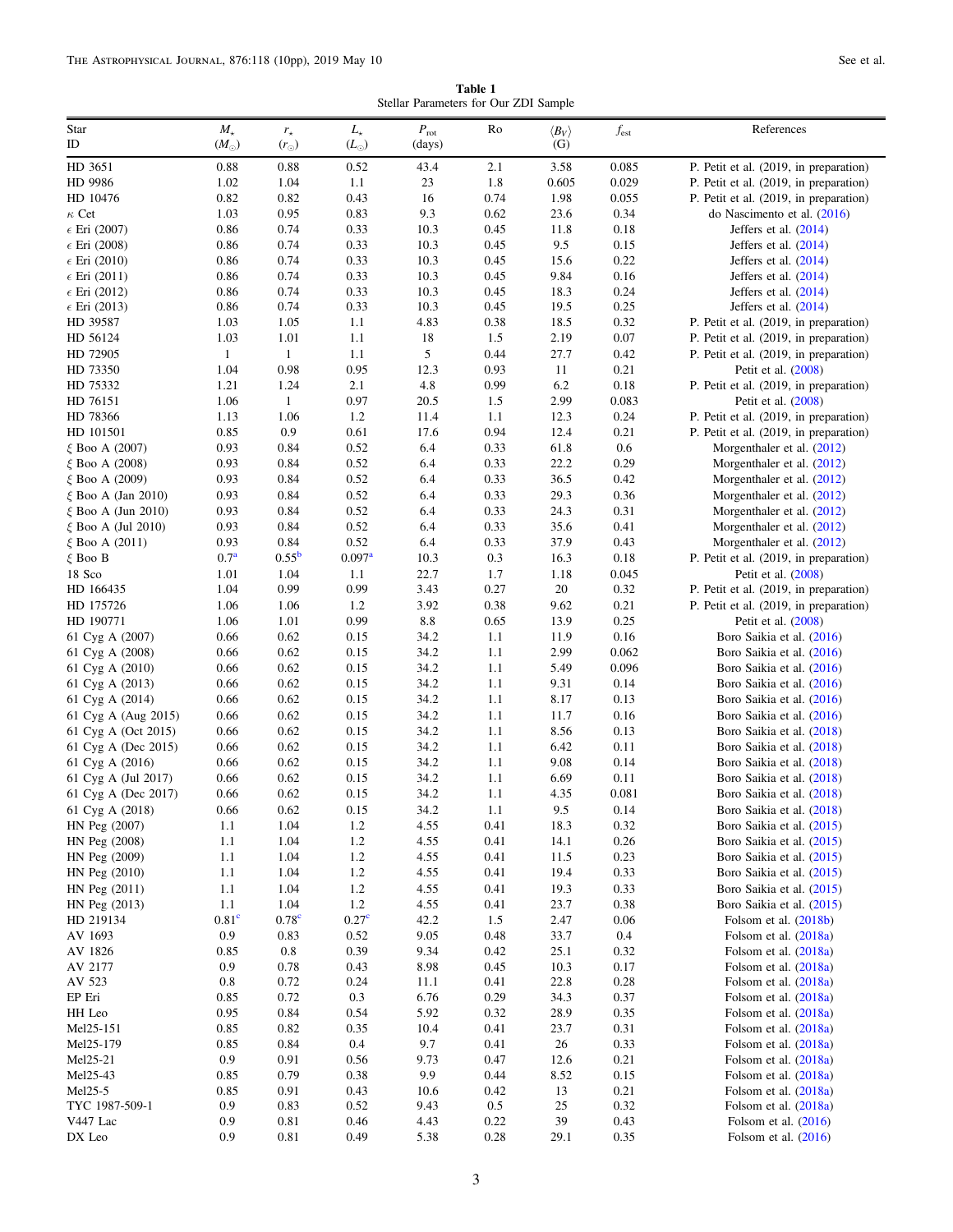Table 1 (Continued)

| Star                              | $M_{\star}$      | $r_{\star}$       | $L_{\star}$                 | $P_{\rm rot}$ | Ro            | $\langle B_V \rangle$ | $f_{est}$    | References                                         |
|-----------------------------------|------------------|-------------------|-----------------------------|---------------|---------------|-----------------------|--------------|----------------------------------------------------|
| $\rm ID$                          | $(M_{\odot})$    | $(r_{\odot})$     | $(L_{\odot})$               | (days)        |               | (G)                   |              |                                                    |
| V439 And                          | 0.95             | 0.92              | 0.64                        | 6.23          | 0.33          | 13.9                  | 0.22         | Folsom et al. (2016)                               |
| Young Suns                        |                  |                   |                             |               |               |                       |              |                                                    |
| AB Dor (2001)                     | 0.9 <sup>d</sup> | 0.96 <sup>e</sup> | 0.63 <sup>f</sup>           | 0.51          | 0.025         | 239                   | 1.7          | Donati et al. (2003)                               |
| AB Dor (2002)                     | 0.9 <sup>d</sup> | 0.96 <sup>e</sup> | 0.63 <sup>f</sup>           | 0.51          | 0.025         | 198                   | 1.5          | Donati et al. (2003)                               |
| BD-16351                          | 0.9              | 0.88              | 0.52                        | 3.21          | 0.15          | 49                    | 0.53         | Folsom et al. $(2016)$                             |
| HII 296                           | 0.9              | 0.93              | 0.49                        | 2.61          | 0.11          | 80.4                  | 0.77         | Folsom et al. $(2016)$                             |
| HII 739                           | 1.15             | 1.07              | 1.4                         | 1.58          | 0.18          | 15.4                  | 0.29         | Folsom et al. $(2016)$                             |
| HIP 12545                         | 0.95             | 1.07              | 0.4                         | 4.83          | 0.14          | 116                   | 0.97         | Folsom et al. $(2016)$                             |
| <b>HIP 76768</b>                  | 0.8              | 0.85              | 0.27                        | 3.7           | 0.12          | 113                   | 0.9          | Folsom et al. $(2016)$                             |
| Lo Peg                            | 0.75             | 0.66              | 0.2                         | 0.423         | 0.015         | 140                   | 0.96         | Folsom et al. $(2016)$                             |
| <b>PELS 031</b>                   | 0.95             | 1.05              | 0.62                        | 2.5           | 0.1           | 44.1                  | 0.53         | Folsom et al. $(2016)$                             |
| PW And                            | 0.85             | 0.78              | 0.35                        | 1.76          | 0.075         | 126                   | 0.97         | Folsom et al. $(2016)$                             |
| TYC 0486-4943-1                   | 0.75             | 0.69              | 0.21                        | 3.75          | 0.13          | 25                    | 0.29         | Folsom et al. $(2016)$                             |
| TYC 5164-567-1                    | 0.9              | 0.89              | 0.5                         | 4.68          | 0.21          | 63.9                  | 0.64         | Folsom et al. $(2016)$                             |
| TYC 6349-0200-1                   | 0.85             | 0.96              | 0.3                         | 3.41          | 0.1           | 59.7                  | 0.58         | Folsom et al. $(2016)$                             |
| TYC 6878-0195-1                   | 1.17             | 1.37              | 0.8                         | 5.7           | 0.18          | 55.3                  | 0.66         | Folsom et al. $(2016)$                             |
| HD 6569<br>HIP 10272              | 0.85             | 0.76              | 0.36                        | 7.13          | 0.32          | 25                    | 0.31         | Folsom et al. $(2018a)$                            |
|                                   | 0.9              | 0.8               | 0.45                        | 6.13          | 0.31          | 21.2<br>195           | 0.28         | Folsom et al. (2018a)                              |
| BD-072388<br>HD 141943 (2007)     | 0.85<br>1.3      | 0.78              | 0.38                        | 0.326         | 0.015<br>0.18 | 92.7                  | 1.3<br>1.3   | Folsom et al. $(2018a)$                            |
| HD 141943 (2009)                  | 1.3              | 1.6<br>1.6        | 2.8<br>2.8                  | 2.18<br>2.18  | 0.18          | 37.3                  | 0.66         | Marsden et al. $(2011)$<br>Marsden et al. $(2011)$ |
| HD 141943 (2010)                  | 1.3              | 1.6               | 2.8                         | 2.18          | 0.18          | 71.7                  | 1.1          | Marsden et al. $(2011)$                            |
| HD 35296 (2007)                   | 1.06             | 1.1               | 1.6 <sup>g</sup>            | 3.48          | 0.56          | 13.5                  | 0.3          | Waite et al. $(2015)$                              |
| HD 35296 (2008)                   | 1.06             | 1.1               | 1.6 <sup>g</sup>            | 3.48          | 0.56          | 18.1                  | 0.36         | Waite et al. $(2015)$                              |
| HD 29615                          | 0.95             | $\mathbf{1}$      | 1 <sup>h</sup>              | 2.34          | 0.19          | 85.6                  | 0.94         | Waite et al. $(2015)$                              |
| EK Dra (2006)                     | 0.95             | 0.94              | $0.76^{i}$                  | 2.77          | 0.17          | 92.9                  | 0.89         | Waite et al. (2017)                                |
| EK Dra (Jan 2007)                 | 0.95             | 0.94              | $0.76$ <sup>1</sup>         | 2.77          | 0.17          | 73.8                  | 0.76         | Waite et al. (2017)                                |
| EK Dra (Feb 2007)                 | 0.95             | 0.94              | $0.76^{i}$                  | 2.77          | 0.17          | 52                    | 0.59         | Waite et al. $(2017)$                              |
| EK Dra (2008)                     | 0.95             | 0.94              | $0.76$ <sup>1</sup>         | 2.77          | 0.17          | 54.8                  | 0.62         | Waite et al. (2017)                                |
| EK Dra (2012)                     | 0.95             | 0.94              | $0.76$ <sup>1</sup>         | 2.77          | 0.17          | 96.4                  | 0.92         | Waite et al. (2017)                                |
| <b>Hot Jupiter Hosts</b>          |                  |                   |                             |               |               |                       |              |                                                    |
| $\tau$ Boo (Jan 2008)             | 1.34             | 1.46              | 3                           | 3             | 0.66          | 2.46                  | 0.11         | Fares et al. (2009)                                |
| $\tau$ Boo (Jun 08)               | 1.34             | 1.46              | 3                           | 3             | 0.66          | 1.52                  | 0.075        | Fares et al. $(2009)$                              |
| $\tau$ Boo (Jul 2008)             | 1.34             | 1.46              | 3                           | 3             | 0.66          | 1.27                  | 0.066        | Fares et al. (2009)                                |
| $\tau$ Boo (2009)                 | 1.34             | 1.46              | 3                           | 3             | 0.66          | 1.99                  | 0.091        | Fares et al. $(2013)$                              |
| $\tau$ Boo (2010)                 | 1.34             | 1.46              | 3                           | 3             | 0.66          | 2.94                  | 0.12         | Fares et al. (2013)                                |
| $\tau$ Boo (Jan 2011)             | 1.34             | 1.46              | $\ensuremath{\mathfrak{Z}}$ | 3             | 0.66          | 2.58                  | 0.11         | Fares et al. (2013)                                |
| $\tau$ Boo (May 2011)             | 1.34             | 1.46              | 3                           | 3             | 0.66          | 2.47                  | 0.11         | Mengel et al. $(2016)$                             |
| $\tau$ Boo (May 2013)             | 1.34             | 1.46              | 3                           | 3             | 0.66          | 2.45                  | 0.1          | Mengel et al. $(2016)$                             |
| $\tau$ Boo (Dec 2013)             | 1.34             | 1.46              | $\sqrt{3}$                  | 3             | 0.66          | 3.85                  | 0.14         | Mengel et al. $(2016)$                             |
| $\tau$ Boo (2014)                 | 1.34             | 1.46              | 3                           | 3             | 0.66          | 1.82                  | 0.085        | Mengel et al. $(2016)$                             |
| $\tau$ Boo (Jan 2015)             | 1.34             | 1.46              | 3                           | 3             | 0.66          | 2.54                  | 0.11         | Mengel et al. $(2016)$                             |
| $\tau$ Boo (2 Apr 2015)           | 1.34             | 1.46              | 3                           | 3             | 0.66          | 1.18                  | 0.063        | Mengel et al. $(2016)$                             |
| $\tau$ Boo (13 Apr 2015)          | 1.34             | 1.46              | 3                           | 3             | 0.66          | 0.905                 | 0.052        | Mengel et al. (2016)                               |
| $\tau$ Boo (20 Apr 2015)          | 1.34             | 1.46              | 3                           | 3             | 0.66          | 1.19                  | 0.063        | Mengel et al. $(2016)$                             |
| $\tau$ Boo (May 2015)             | 1.34             | 1.46              | 3                           | 3             | 0.66          | 1.95                  | 0.089        | Mengel et al. $(2016)$                             |
| HD 73256                          | 1.05             | 0.89              | 0.72                        | 14            | 0.93          | 6.2                   | 0.13         | Fares et al. (2013)                                |
| HD 102195                         | 0.87             | 0.82              | 0.48                        | 12.3          | 0.62          | 10.7                  | 0.18         | Fares et al. (2013)                                |
| HD 130322                         | 0.79             | 0.83              | 0.5                         | 26.1          | 1.3           | 2.34                  | 0.063        | Fares et al. (2013)                                |
| HD 179949 (2007)                  | 1.21             | 1.19              | 1.8                         | 7.6           | 1.2           | 2.29                  | 0.086        | Fares et al. (2012)                                |
| HD 179949 (2009)                  | 1.21             | 1.19              | 1.8                         | 7.6           | 1.2           | 3.17                  | 0.11         | Fares et al. (2012)                                |
| HD 189733 (2007)                  | 0.82<br>0.82     | 0.76<br>0.76      | 0.34<br>0.34                | 12.5          | 0.54<br>0.54  | 19.6<br>32.4          | 0.26<br>0.37 | Fares et al. (2010)                                |
| HD 189733 (2008)<br>M dwarf Stars |                  |                   |                             | 12.5          |               |                       |              | Fares et al. (2010)                                |
| CE Boo                            | 0.48             | 0.43              | 0.033                       | 14.7          | 0.32          | 103                   | 0.51         | Donati et al. (2008a)                              |
| DS Leo (2007)                     | 0.58             | 0.52              | 0.052                       | 14            | 0.32          | 101                   | 0.54         | Donati et al. (2008a)                              |
| DS Leo (2008)                     | 0.58             | 0.52              | 0.052                       | 14            | 0.32          | 86.9                  | 0.49         | Donati et al. (2008a)                              |
| GJ 182                            | 0.75             | 0.82              | 0.13                        | 4.35          | 0.099         | 172                   | 0.96         | Donati et al. (2008a)                              |
| GJ 49                             | 0.57             | 0.51              | 0.052                       | 18.6          | 0.43          | 27                    | 0.21         | Donati et al. (2008a)                              |
| AD Leo (2007)                     | 0.42             | 0.38              | 0.021                       | 2.24          | 0.044         | 167                   | 0.72         | Morin et al. (2008b)                               |
| AD Leo (2008)                     | 0.42             | 0.38              | 0.021                       | 2.24          | 0.044         | 178                   | 0.76         | Morin et al. (2008b)                               |
| DT Vir (2007)                     | 0.59             | 0.53              | 0.055                       | 2.85          | 0.065         | 145                   | 0.7          | Donati et al. (2008a)                              |
| DT Vir (2008)                     | 0.59             | 0.53              | 0.055                       | 2.85          | 0.065         | 149                   | 0.72         | Donati et al. (2008a)                              |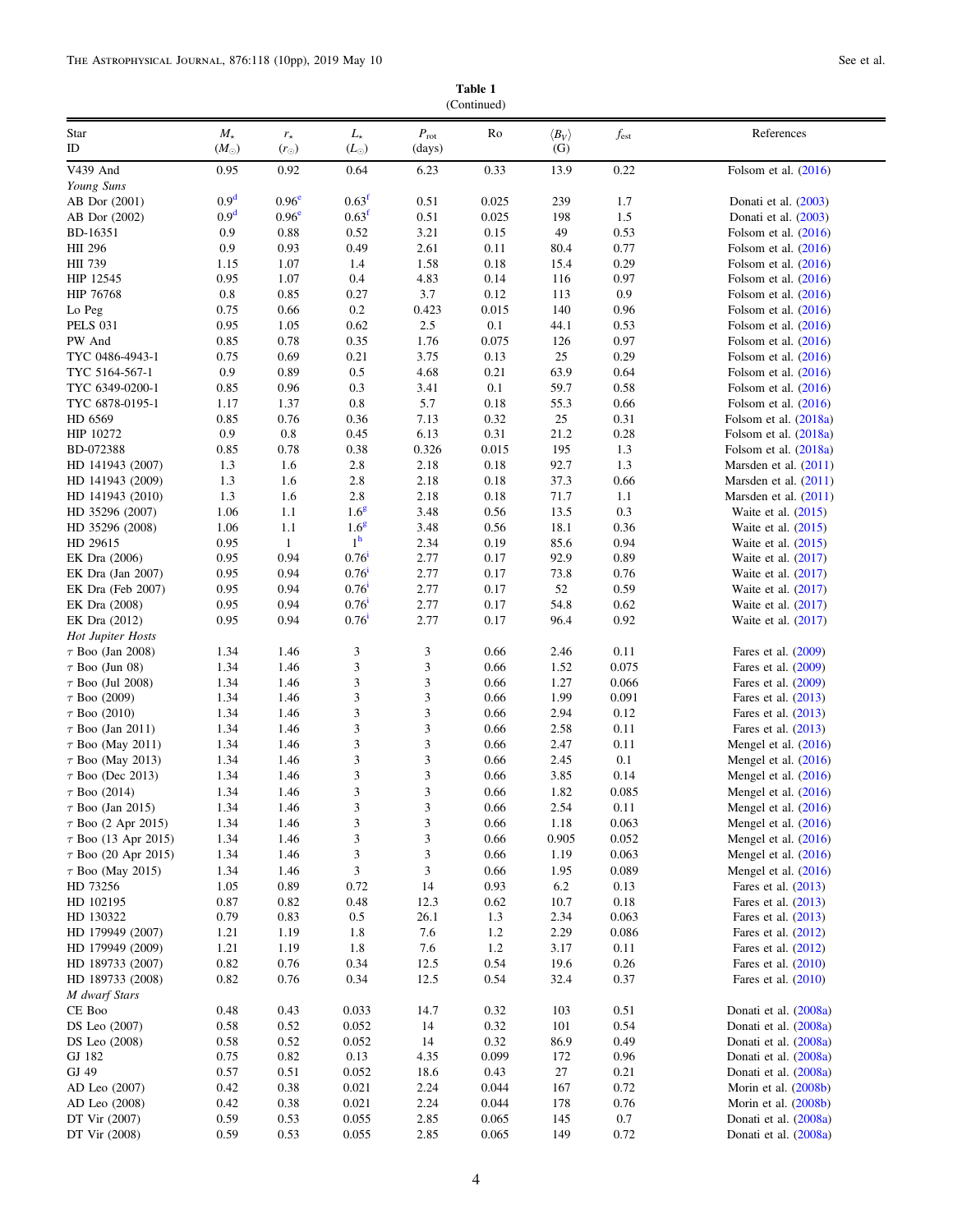| Table 1     |  |
|-------------|--|
| (Continued) |  |

| $\sqrt{2}$       |                              |                              |                              |                         |        |                              |           |                                             |
|------------------|------------------------------|------------------------------|------------------------------|-------------------------|--------|------------------------------|-----------|---------------------------------------------|
| Star<br>ID       | $M_{\star}$<br>$(M_{\odot})$ | $r_{\star}$<br>$(r_{\odot})$ | $L_{\star}$<br>$(L_{\odot})$ | $P_{\rm rot}$<br>(days) | Ro     | $\langle B_V \rangle$<br>(G) | $f_{est}$ | References                                  |
| EQ Peg A         | 0.39                         | 0.35                         | 0.018                        | 1.06                    | 0.021  | 416                          | 1.3       | Morin et al. (2008b)                        |
| EQ Peg B         | 0.25                         | 0.25                         | 0.0072                       | 0.4                     | 0.0071 | 414                          | 1.4       | Morin et al. (2008b)                        |
| EV Lac (2006)    | 0.32                         | 0.3                          | 0.013                        | 4.37                    | 0.085  | 523                          | 1.5       | Morin et al. (2008b)                        |
| EV Lac (2007)    | 0.32                         | 0.3                          | 0.013                        | 4.37                    | 0.085  | 463                          | 1.4       | Morin et al. (2008b)                        |
| DX Cnc (2007)    | 0.1                          | 0.11                         | 0.0006                       | 0.46                    | 0.0059 | 112                          | 0.35      | Morin et al. $(2010)$                       |
| DX Cnc (2008)    | 0.1                          | 0.11                         | 0.0006                       | 0.46                    | 0.0059 | 76.6                         | 0.27      | Morin et al. $(2010)$                       |
| DX Cnc (2009)    | 0.1                          | 0.11                         | 0.0006                       | 0.46                    | 0.0059 | 77.1                         | 0.27      | Morin et al. $(2010)$                       |
| GJ 1156 (2007)   | 0.14                         | 0.16                         | 0.0025                       | 0.49                    | 0.0081 | 47                           | 0.28      | Morin et al. $(2010)$                       |
| GJ 1156 (2008)   | 0.14                         | 0.16                         | 0.0025                       | 0.49                    | 0.0081 | 98.2                         | 0.47      | Morin et al. $(2010)$                       |
| GJ 1156 (2009)   | 0.14                         | 0.16                         | 0.0025                       | 0.49                    | 0.0081 | 84.9                         | 0.42      | Morin et al. $(2010)$                       |
| GJ 1245 B (2006) | 0.12                         | 0.14                         | 0.0016                       | 0.71                    | 0.011  | 164                          | 0.66      | Morin et al. $(2010)$                       |
| GJ 1245 B (2008) | 0.12                         | 0.14                         | 0.0016                       | 0.71                    | 0.011  | 55.4                         | 0.31      | Morin et al. $(2010)$                       |
| OT Ser           | 0.55                         | 0.49                         | 0.041                        | 3.4                     | 0.073  | 123                          | 0.61      | Donati et al. (2008a)                       |
| V374 Peg (2005)  | 0.28                         | 0.28                         | 0.0095                       | 0.45                    | 0.0082 | 706                          | 2         | Morin et al. (2008a)                        |
| V374 Peg (2006)  | 0.28                         | 0.28                         | 0.0095                       | 0.45                    | 0.0082 | 596                          | 1.8       | Morin et al. (2008a)                        |
| WX UMa (2006)    | 0.1                          | 0.12                         | 0.00081                      | 0.78                    | 0.01   | 1010                         | 1.9       | Morin et al. $(2010)$                       |
| WX UMa (2007)    | 0.1                          | 0.12                         | 0.00081                      | 0.78                    | 0.01   | 1250                         | 2.2       | Morin et al. $(2010)$                       |
| WX UMa (2008)    | 0.1                          | 0.12                         | 0.00081                      | 0.78                    | 0.01   | 1240                         | 2.2       | Morin et al. $(2010)$                       |
| WX UMa (2009)    | 0.1                          | 0.12                         | 0.00081                      | 0.78                    | 0.01   | 1670                         | 2.7       | Morin et al. $(2010)$                       |
| YZ CMi (2007)    | 0.32                         | 0.29                         | 0.012                        | 2.77                    | 0.054  | 579                          | 1.6       | Morin et al. (2008b)                        |
| YZ CMi (2008)    | 0.32                         | 0.29                         | 0.012                        | 2.77                    | 0.054  | 533                          | 1.5       | Morin et al. (2008b)                        |
| GJ 176           | 0.49                         | 0.47                         | 0.033                        | 39.3                    | 0.79   | 30.2                         | 0.24      | E. M. Hébrard et al. (2019, in preparation) |
| GJ 205           | 0.63                         | 0.55                         | 0.061                        | 33.6                    | 0.78   | 19.6                         | 0.17      | Hébrard et al. (2016)                       |
| GJ 358           | 0.42                         | 0.41                         | 0.023                        | 25.4                    | 0.49   | 125                          | 0.63      | Hébrard et al. (2016)                       |
| GJ 479           | 0.43                         | 0.42                         | 0.025                        | 24                      | 0.47   | 58                           | 0.37      | Hébrard et al. (2016)                       |
| GJ 674           | 0.35                         | 0.4                          | 0.016                        | 35.2                    | 0.59   | 131                          | 0.74      | E. M. Hébrard et al. (2019, in preparation) |
| GJ 846 (2013)    | 0.6                          | 0.54                         | 0.059                        | 10.7                    | 0.25   | 20.3                         | 0.18      | Hébrard et al. (2016)                       |
| GJ 846 (2014)    | 0.6                          | 0.54                         | 0.059                        | 10.7                    | 0.25   | 26.9                         | 0.22      | Hébrard et al. (2016)                       |

Notes. Listed are the stellar mass, radius, luminosity, rotation period, Rossby number, average field strength from ZDI, estimated filling factors (see Section [3.3](#page-7-0)), and the original publication of the ZDI map. Unless otherwise noted, stellar parameters were taken from the original ZDI publication, Valenti & Fischer ([2005](#page-9-0)), Takeda et al. ([2007](#page-9-0)), or Vidotto et al. ([2014](#page-9-0)) and references therein.<br>
<sup>a</sup> Fernandes et al. ([1998](#page-8-0)).<br>
<sup>b</sup> Cranmer & Saar ([2011](#page-9-0)).<br>
c Gillon et al. ([2017](#page-8-0)).<br>
<sup>d</sup> Azulay et al. (2017).<br>
<sup>e</sup> Guirado et al. (2011).<br>
<sup>f</sup> Calculated usi

- 
- <sup>i</sup> Calculated using Stefan–Boltzmann law with  $T_{\text{eff}} = 5561 \text{ K}$  (Waite et al. [2017](#page-9-0)).

Rossby number stars are comprised of two sub-groups; one with high field strengths and one with low field strengths. A number of explanations have been proposed for this bimodality (Morin et al. [2011](#page-9-0); Gastine et al. [2013;](#page-9-0) Kitchatinov et al. [2014](#page-9-0)). However, there is, as of yet, no consensus and as such, we have excluded these stars from the three-parameter fit. Although we have chosen to fit a single saturation level to this data, it is also worth noting that two saturation plateaus may exist if one considers the early-M and mid-M dwarfs separately (see discussion in Vidotto et al. [2014](#page-9-0)).

An interesting result is the small value we obtain for Rocrit. Previous works studying the relationship between different activity indicators and Rossby number typically find critical Rossby numbers that are larger. For example, Douglas et al. ([2014](#page-8-0)) and Newton et al. ([2017](#page-9-0)) find  $Ro_{\text{crit}} = 0.11_{-0.03}^{+0.02}$  and  $Ro<sub>crit</sub> = 0.21 \pm 0.02$ , respectively, when studying H $\alpha$  emission from different samples, while Wright et al. ([2011](#page-9-0)) find  $Ro<sub>crit</sub> = 0.13 \pm 0.02$  when studying X-ray emission. This discrepancy could be due to a number of reasons. For example, we have already noted that the saturation field strength is relatively unconstrained. A larger critical Rossby number could result if the saturation value were lower. Alternatively, differences in the way the convective turnover times are calculated, which are notoriously hard to estimate, may contribute to the discrepancy. Lastly, the different Ro<sub>crit</sub> values may reflect the fact that some of these studies are measuring secondary processes, e.g., X-ray emission, which have nonlinear dependencies on the magnetic field strength. As such, it is not obvious that different activity indicators should saturate at the same Rossby number (also see Jardine & Unruh [1999](#page-9-0), and references therein). Further work is required to establish whether the different estimates for  $Ro<sub>crit</sub>$  reflect a real difference in the Rossby number at which large-scale magnetic fields saturate compared to other activity indicators. However, a full comparison of Ro<sub>crit</sub> values using different activity indicators is beyond the scope of the current work. Finally, we also note that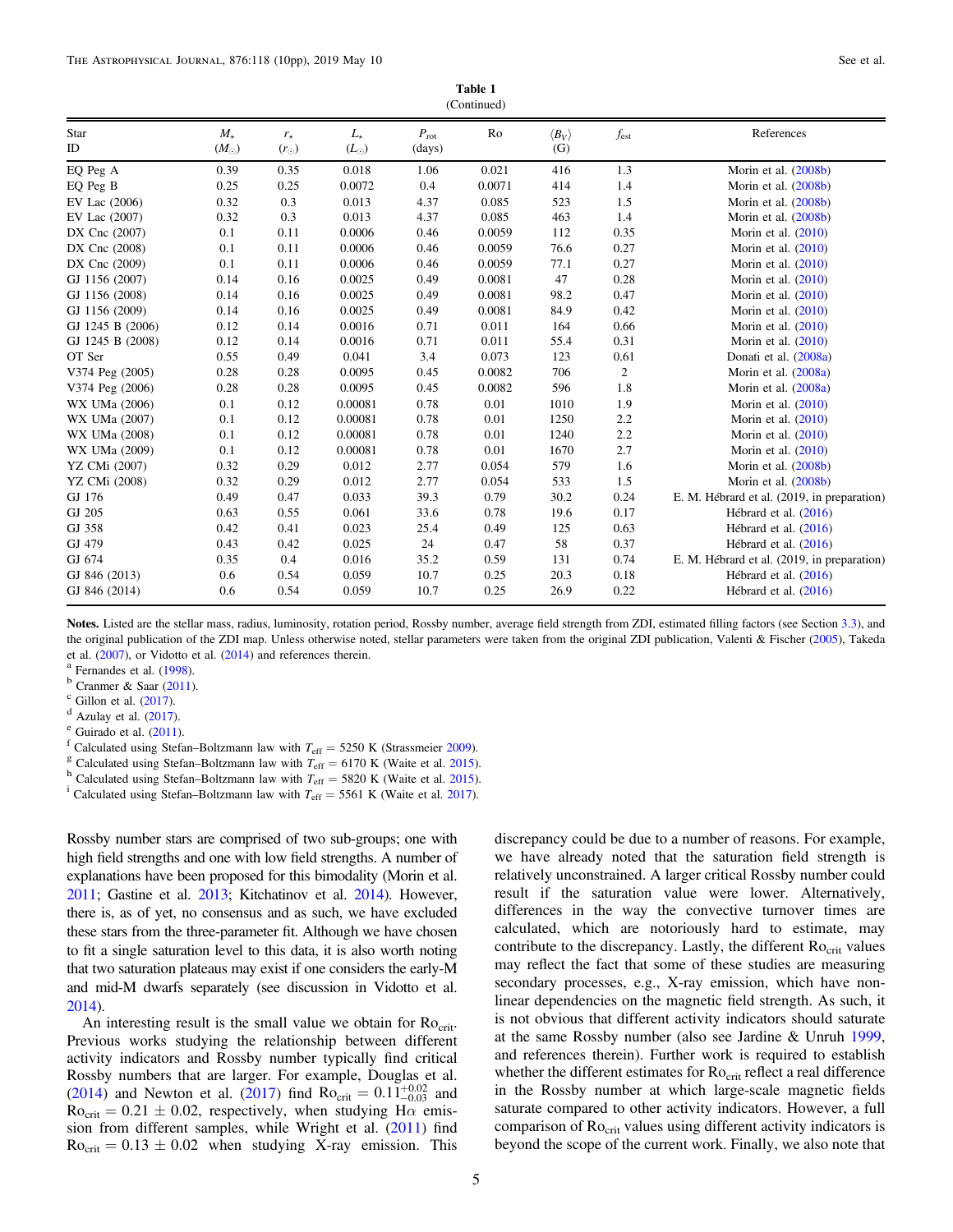Table 2 Magnetic Field Strengths Obtained Using the Zeeman Broadening Technique from the Literature

<span id="page-5-0"></span>

| Star<br>ID       | $\langle B_I \rangle$ | References                   | <b>Star</b><br>ID | $\langle B_I \rangle$ | References              |
|------------------|-----------------------|------------------------------|-------------------|-----------------------|-------------------------|
|                  | (G)                   |                              |                   | (G)                   |                         |
| $\kappa$ Cet     | 321                   | Montesinos & Jordan (1993)   | GJ 1156           | 2100                  | Reiners et al. (2009b)  |
| $\cdots$         | 392                   | Montesinos & Jordan $(1993)$ | WX Uma            | 7300                  | Shulyak et al. $(2017)$ |
| $\cdots$         | 406                   | Montesinos & Jordan $(1993)$ | EV Lac            | 3900                  | Reiners & Basri (2007)  |
| $\cdots$         | 480                   | Montesinos & Jordan (1993)   | .                 | 4200                  | Shulyak et al. $(2017)$ |
| $\cdots$         | $1500 \times 0.35$    | Montesinos & Jordan (1993)   | .                 | 3900                  | Saar (2001)             |
| $\xi$ Boo A      | $1600 \times 0.22$    | Marcy & Basri (1989)         | YZ Cmi            | 3300                  | Saar $(2001)$           |
| $\cdots$         | $1800 \times 0.35$    | Montesinos & Jordan $(1993)$ | .                 | 4800                  | Shulyak et al. $(2017)$ |
| $\cdots$         | $2000 \times 0.2$     | Montesinos & Jordan (1993)   | GJ 1245 B         | 1700                  | Reiners & Basri (2007)  |
| $\cdots$         | $1900 \times 0.18$    | Cranmer & Saar $(2011)$      | .                 | 3400                  | Shulyak et al. $(2017)$ |
| $\xi$ Boo B      | $2300 \times 0.2$     | Saar (1994)                  | DX Cnc            | 1700                  | Reiners & Basri (2007)  |
| $\epsilon$ Eri   | 165                   | Saar $(2001)$                | .                 | 3200                  | Shulyak et al. $(2017)$ |
|                  | $1000 \times 0.3$     | Marcy & Basri (1989)         | CE Boo            | 1750                  | Reiners & Basri (2009)  |
| $\cdots$         | $1900 \times 0.12$    | Montesinos & Jordan (1993)   | $\cdots$          | 1800                  | Shulyak et al. $(2017)$ |
| $\cdots$         | $1440 \times 0.088$   | Cranmer & Saar $(2011)$      | GJ 182            | 2730                  | Reiners & Basri (2009)  |
| $61 \, Cyg \, A$ | $1200 \times 0.24$    | Marcy & Basri (1989)         | $\cdots$          | 2600                  | Shulyak et al. (2017)   |
| DT Vir           | $3000 \times 0.5$     | Cranmer & Saar $(2011)$      | DS Leo            | 900                   | Shulyak et al. $(2017)$ |
| $\cdots$         | 2600                  | Shulyak et al. $(2017)$      | OT Ser            | 2700                  | Shulyak et al. $(2017)$ |
| AD Leo           | 3300                  | Saar $(2001)$                | GJ 49             | 800                   | Shulyak et al. $(2017)$ |
| $\cdots$         | $4000 \times 0.6$     | Cranmer & Saar $(2011)$      | EQ Peg A          | 3600                  | Shulyak et al. $(2017)$ |
| $\cdots$         | 2900                  | Reiners & Basri $(2007)$     | EQ Peg B          | 4200                  | Shulyak et al. $(2017)$ |
| $\cdots$         | 3100                  | Shulyak et al. $(2017)$      | $V374$ Peg        | 5300                  | Shulyak et al. $(2017)$ |

Note. When a field strength, B, and a filling factor, f, are listed individually in the original paper, both are shown here. Only a single number is listed when the original paper lists a combined Bf value.



Figure 1. Average unsigned photospheric magnetic flux obtained from ZDI against Rossby number color coded by stellar mass. The three-parameter fit (solid red line) has a saturated field strength of  $\langle B_V \rangle_{\text{sat}}$  = 257 ± 72 G, a critical Rossby number of  $Ro_{\text{crit}} = 0.06 \pm 0.01$ , and an unsaturated regime slope value of  $\beta = -1.40 \pm 0.10$ . The magenta strut represents the range of  $\langle B_V \rangle$  values over cycle 24 (the magnetograms used to calculate this range were truncated to  $\ell_{\text{max}} = 5$ ; see the text and Vidotto et al. ([2018](#page-9-0)) for additional details).

Reiners et al. ([2014](#page-9-0)) suggest that rotation period may be a more relevant parameter compared to Rossby number in the context of magnetic activity.

# 3.2. Zeeman Broadening versus ZDI

A growing number of stars have been studied with both ZDI and Zeeman broadening techniques. For each star in our ZDI sample, we search for  $\langle B_I \rangle$  values in the literature. This resulted in 21 stars that have at least one  $\langle B_V \rangle$  value and one  $\langle B_I \rangle$  value. We have listed the  $\langle B_I \rangle$  values in Table 2. We caution that the  $\langle B_I \rangle$ values listed in Table 2 and the  $\langle B_V \rangle$  values listed in Table [1](#page-2-0) were not observed simultaneously for any of the stars and this will add some scatter to our plots due to magnetic variability. We also note that these values originate from different authors who have used different models and assumptions that will add an additional level of scatter.

There have been relatively few comparisons between Zeeman broadening observations and ZDI observations in the literature. Reiners & Basri ([2009](#page-9-0)) and Morin et al. ([2010](#page-9-0)) compared magnetic field measurements from the two techniques for M stars. A number of key results emerged from these studies. The first is that ZDI only captures a small fraction of the total magnetic flux when compared to Zeeman broadening. The second is that  $\langle B_V \rangle / \langle B_I \rangle$  increases by a factor of ∼2 as one crosses the fully convective boundary ( $\sim$ 0.35 M<sub>☉</sub>) from partially to fully con-vective stars. In Figure [2](#page-6-0), we plot  $\langle B_V \rangle$  as a percentage of  $\langle B_I \rangle$ against Rossby number and stellar mass with the points color coded by stellar mass. This is similar to the middle panels of Figure 2 from Reiners & Basri ([2009](#page-9-0)). Some of the stars have multiple  $\langle B_V \rangle$  values, multiple  $\langle B_I \rangle$  values, or multiples of both. In these cases, we used averaged  $\langle B_V \rangle$  or  $\langle B_I \rangle$  values. The six stars that were used in the study of Reiners & Basri ([2009](#page-9-0)) are outlined in red. Additionally, for each star, we also plot all the combinations of  $\langle B_l \rangle$  and  $\langle B_V \rangle$  with small blue points. For instance, if a star has m number of  $\langle B_l \rangle$  values and n number of  $\langle B_V \rangle$  values, it will have a column of  $m \times n$  number of blue points around its averaged value in Figure [2](#page-6-0). This visually illustrates the scatter that may exist due to magnetic variability and the fact that the  $\langle B_l \rangle$  and  $\langle B_V \rangle$  observations were not simultaneous.

Compared to the studies of Reiners & Basri ([2009](#page-9-0)) and Morin et al. ([2010](#page-9-0)), ours includes a greater number of stars that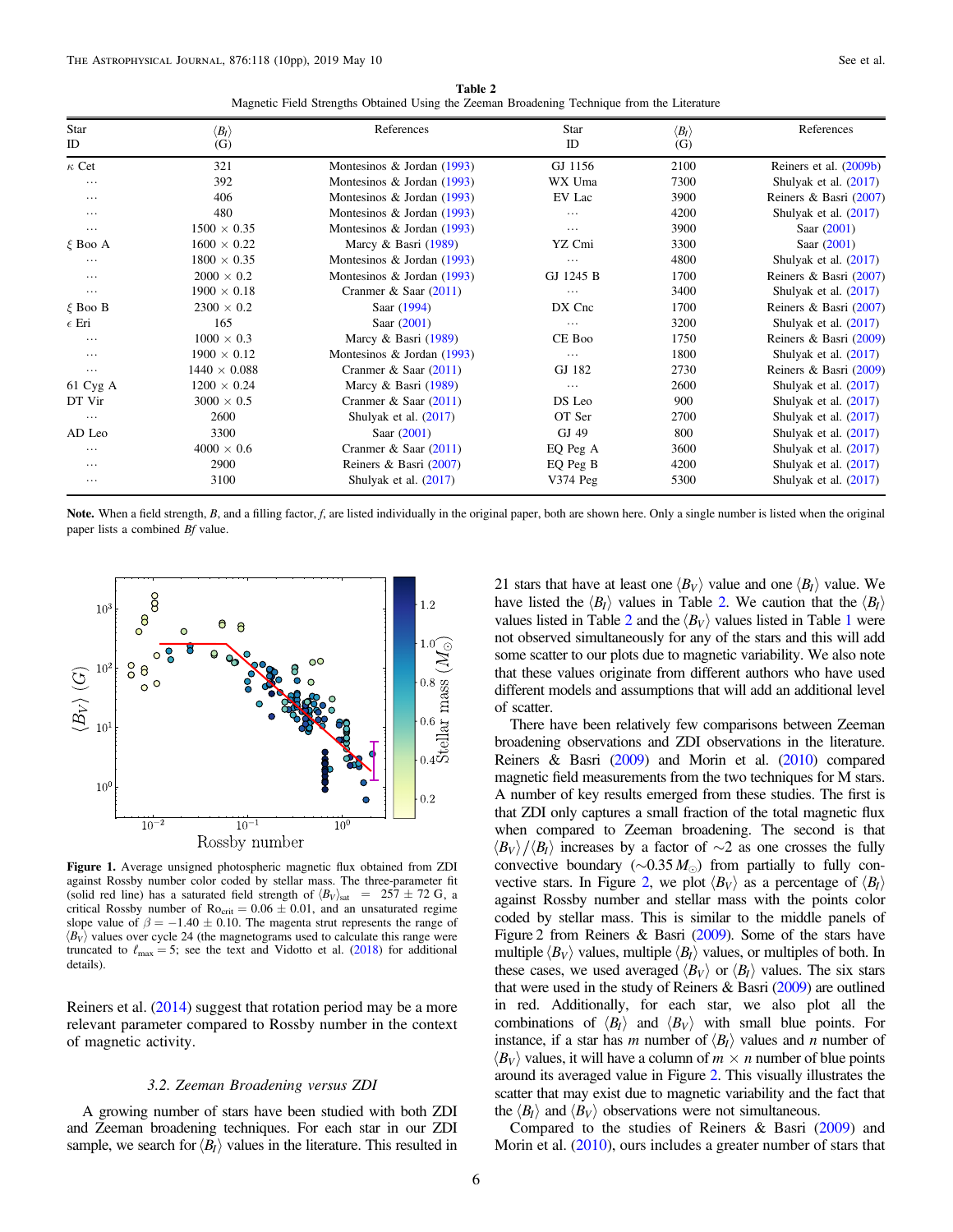<span id="page-6-0"></span>

**Figure 2.**  $\langle B_V \rangle$  as a percentage of  $\langle B_I \rangle$  against Rossby number (left) and stellar mass (right). Average values for  $\langle B_I \rangle$  and  $\langle B_V \rangle$  for each star are shown with large points color coded by stellar mass. The six stars in the study of Reiners & Basri ([2009](#page-9-0)) are outlined in red. All permutations of  $\langle B_I \rangle$  and  $\langle B_V \rangle$  for each star are shown with small blue points (see the text). The shaded region in the right hand panel indicates the transition to full convection ( $\sim$ 0.35 M<sub>☉</sub>).

span a larger range in stellar mass. Similarly to these studies, we find that the reconstructed  $\langle B_V \rangle$  value is between a few % to  $\sim$ 20% of the  $\langle B_I \rangle$  value. The second result, that  $\langle B_V \rangle / \langle B_I \rangle$ changes by a factor of  $\sim$ 2 across the full convective boundary, still persists but is not as clear in our larger sample. The five stars with masses around or just below the fully convective limit ( $M_{\star} \leq 0.35 M_{\odot}$ ; EV Lac, GJ 285, V374, Peg EQ Peg A, and EQ Peg B) all have very similar  $\langle B_V \rangle / \langle B_I \rangle$  values (around 10%–13%) in line with the results of Reiners & Basri ([2009](#page-9-0)) and Morin et al.  $(2010)$  $(2010)$  $(2010)$ . The majority of the partially convective stars have lower average  $\langle B_V \rangle / \langle B_I \rangle$  values compared to these five fully (or nearly fully) convective stars, but there are a few stars worth discussing in greater detail.  $\epsilon$  Eri  $(0.86 M_{\odot})$  and  $\xi$  Boo A  $(0.93 M_{\odot})$  both have a large range of  $\langle B_V \rangle / \langle B_I \rangle$  values; 3%–15% for  $\epsilon$  Eri and 4%–18% for  $\xi$  Boo A depending on the combination of  $\langle B_V \rangle$  and  $\langle B_I \rangle$  values used for each star. The upper values of these  $\langle B_V \rangle / \langle B_I \rangle$  ranges are larger than those for the five fully (or nearly fully) convective stars and would seemingly invalidate the conclusion that partially convective stars have lower  $\langle B_V \rangle / \langle B_I \rangle$  values. However, this range of  $\langle B_V \rangle / \langle B_I \rangle$  values is likely to be an overestimate due to the non-simultaneous observations used to derive the individual  $\langle B_V \rangle$  and  $\langle B_I \rangle$  values. The true range of possible  $\langle B_V \rangle / \langle B_I \rangle$ values is unlikely to be as high or low as suggested by the blue points in Figure 2. Notably, the average  $\langle B_V \rangle / \langle B_I \rangle$  values of 8.2% for  $\xi$  Boo A and 6.9% for  $\xi$  Eri are roughly in line with the rest of the partially convective stars. The last star worth briefly discussing is DS Leo  $(0.58 M_{\odot})$ , which has the highest average  $\langle B_V \rangle / \langle B_I \rangle$  value of 10.5% of the partially convective stars. This is comparable to  $\langle B_V \rangle / \langle B_I \rangle$  for the five previously discussed fully (or nearly fully) convective stars. Given that it is the only partially convective star with such a high average  $\langle B_V \rangle / \langle B_I \rangle$  value, it is unclear if the individual  $\langle B_V \rangle$  and  $\langle B_I \rangle$ values are discrepant in some way. Simultaneous Stokes I and Stokes V measurements would be useful to determine whether the  $\langle B_V \rangle / \langle B_I \rangle$  value for DS Leo is truly this high.

At the lowest masses  $(\leq 0.2 M_{\odot})$ , we see a wide range  $\langle B_V \rangle / \langle B_I \rangle$  values. These stars are a subset of the bimodal  $Ro \lesssim 0.12$  stars discussed in Section [3.1.](#page-1-0) As noted by Morin et al. ([2010](#page-9-0)) the magnetic fields of these stars are either strong and dipole-dominated or comparatively weak and multipolar. These authors also showed that the bimodality is evident when considering  $\langle B_V \rangle / \langle B_I \rangle$ . WX UMa, which is a strong field dipolar star, has an average  $\langle B_V \rangle / \langle B_I \rangle$  value of 18%. On the



Figure 3. Average unsigned photospheric magnetic field strengths obtained from Zeeman broadening,  $\langle B_I \rangle$ , and ZDI,  $\langle B_V \rangle$ . Symbols have the same meaning as Figure 2. Stars less massive than  $0.5 M_{\odot}$  are shown with pentagons. A bestfit line to all the averaged values is shown in red and is given by  $\langle B_I \rangle = (61 \pm 17) \langle B_V \rangle^{0.70 \pm 0.06}$ . Fits to stars less massive than  $0.5 M_{\odot}$  and more massive than  $0.5 M_{\odot}$  are shown with purple dashed lines and are given by  $\langle B_I \rangle = (329 \pm 79) \langle B_V \rangle^{0.42 \pm 0.04}$  and  $\langle B_I \rangle = (41 \pm 18) \langle B_V \rangle^{0.78 \pm 0.12}$ , respectively. The black dotted line indicates where  $\langle B_I \rangle = \langle B_V \rangle$ .

other hand, DX Cnc, GJ 1245b, and GJ 1156, which are all weak field stars, have average  $\langle B_V \rangle / \langle B_I \rangle$  values of ~4%. Lastly, we note that the upper envelope of  $\langle B_V \rangle / \langle B_I \rangle$  points in the left panel of Figure 2 decreases with Rossby number. As noted by Morin et al. ([2010](#page-9-0)), this may be because all the fully convective stars have small Rossby numbers.

In Figure 3, we plot  $\langle B_I \rangle$  directly against  $\langle B_V \rangle$ . The symbols have the same meanings as in Figure 2 (the small blue points form a cloud around the average point rather than a column in this parameter space). A clear relation between  $\langle B_V \rangle$  and  $\langle B_I \rangle$ seems to exist. We fit a power-law relation to the average points and find that it has the form

$$
\langle B_{I} \rangle = (61 \pm 17) \langle B_{V} \rangle^{0.70 \pm 0.06}, \tag{2}
$$

where  $\langle B_l \rangle$  and  $\langle B_V \rangle$  are both in units of Gauss. This is shown by a solid red line in Figure 3. Again, it is clear that ZDI does not recover all the photospheric flux when comparing the data points to the black dotted line that indicates  $\langle B_I \rangle = \langle B_V \rangle$ . Taken at face value, Equation (2) means that ZDI recovers a larger fraction of the photospheric field for more active stars, i.e., those with larger  $\langle B_V \rangle$ . Re-arranging Equation (2), we find  $\langle B_V \rangle / \langle B_I \rangle \propto \langle B_V \rangle^{0.29}$ . One interpretation is that more active stars may store a smaller fraction of their magnetic energy in small-scale structures. Petit et al. ([2008](#page-9-0)) suggested a similar interpretation based on their analysis of the ZDI maps and chromospheric activities of a sample of four stars. This is also backed up by dynamo models that find that the fraction of field in the dipole component goes up for more rapidly rotating, or equivalently, more active, stars (see discussion in section 6.4 of Brun & Browning [2017](#page-8-0)). If this is true, one might speculate that a higher proportion of the surface magnetic flux is opened up into open flux for more active stars since the open flux is dominated by the large-scale field components (e.g., Jardine et al. [2017](#page-9-0)). This has implications for calculating stellar angular momentum-loss rates that have been shown to be strongly dependent on the open flux (Réville et al. [2015](#page-9-0); Finley & Matt [2017](#page-8-0), [2018](#page-8-0); Pantolmos & Matt [2017](#page-9-0)). On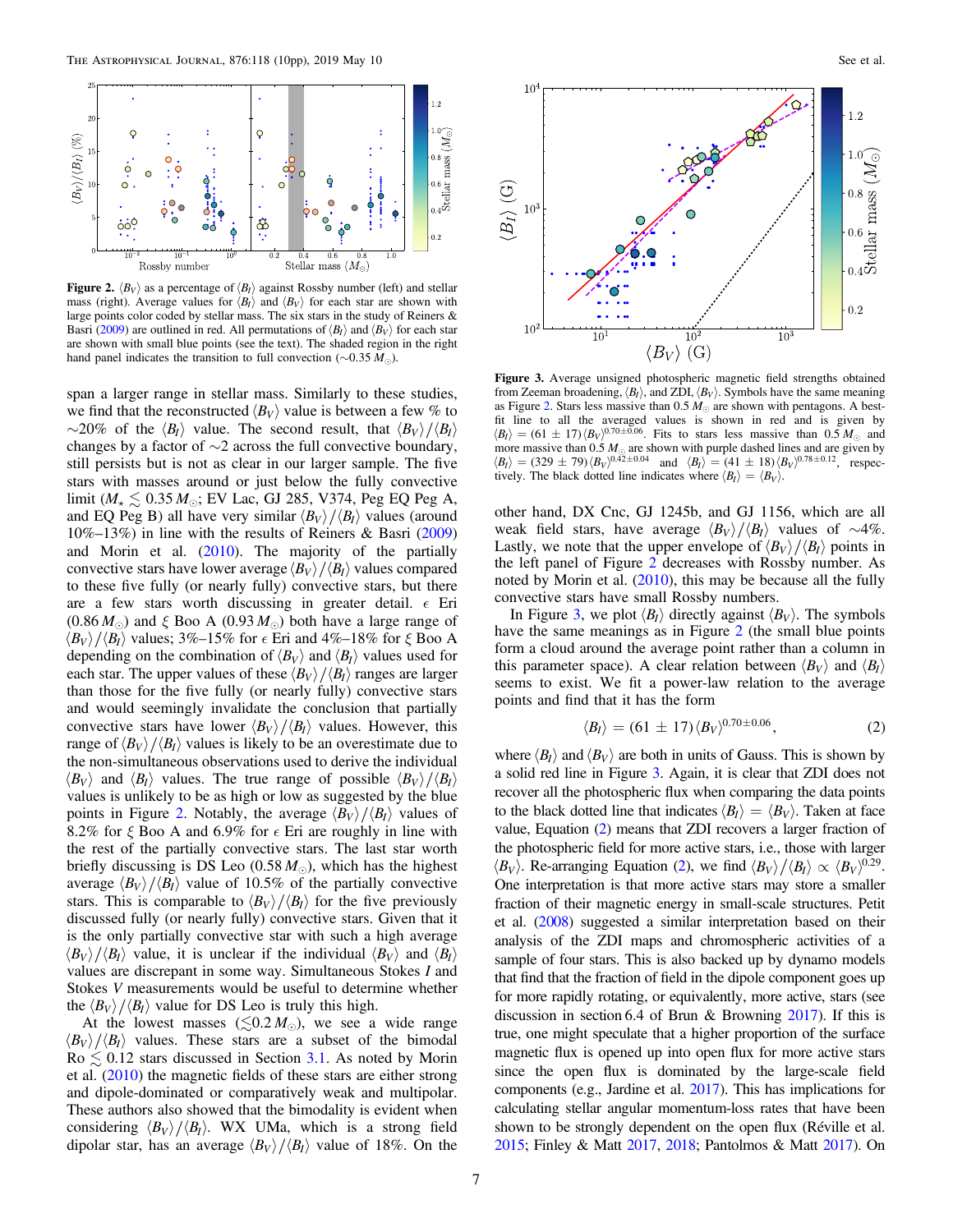<span id="page-7-0"></span>the other hand, this trend may, at least partially, be explained by biases in the ZDI technique since ZDI recovers more small-scale structure for stars with larger  $v \sin i$  (Morin et al. [2010](#page-9-0)).

An intriguing possibility is that the data points in Figure [3](#page-6-0) can be better fit by two separate power laws. As well as the fit to all the data points given by Equation ([2](#page-6-0)), we perform two additional fits to the stars above and below  $0.5 M_{\odot}$  separately. These are shown by the dashed purple lines and are given by

$$
\langle B_{I} \rangle = (41 \pm 18) \langle B_{V} \rangle^{0.78 \pm 0.12}
$$
 (3)

and

$$
\langle B_{I} \rangle = (329 \pm 79) \langle B_{V} \rangle^{0.42 \pm 0.04}, \tag{4}
$$

respectively. It is apparent, from Figure [3,](#page-6-0) that the two fits have two different power-law slopes. A number of authors have previously discussed a change in the magnetic properties derived from ZDI at  $0.5 M_{\odot}$  (Donati et al. [2008a](#page-8-0); Morin et al. [2008b,](#page-9-0) [2010](#page-9-0); Gregory et al. [2012;](#page-9-0) See et al. [2015](#page-9-0)). For example, See et al.  $(2015)$  $(2015)$  $(2015)$  showed that the energy stored in the toroidal component of the magnetic field increases more steeply as a function of the poloidal magnetic energy for  $M_{\star} > 0.5 M_{\odot}$  stars compared to  $M_{\star} < 0.5 M_{\odot}$  stars (see their Figure [2](#page-6-0)). This break is very roughly coincident with the mass at which stars become fully convective and may be linked with the change in internal structure. Of course, the two fits are performed on a relatively small number of points and more data will be required to confirm whether the data is truly better fit by two separate power laws. Additionally, we caution that any estimate of  $\langle B_l \rangle$  from  $\langle B_v \rangle$  using Equations ([2](#page-6-0)), (3), or (4) is only very approximate due to the limited number of data points, the sources of uncertainty discussed previously and intrinsic variability that should be addressed with long-term simultaneous Stokes I and Stokes V monitoring of these stars.

# 3.3. Estimating Filling Factors

As discussed in the introduction,  $\langle B_I \rangle$  can be interpreted as a fraction of the stellar surface, f, filled with magnetic field of strength B (Reiners [2012](#page-9-0)). Cranmer & Saar  $(2011)$  $(2011)$  $(2011)$  showed that the field strength, B, is roughly equal to the equipartition field strength, i.e., the field strength that corresponds to balanced magnetic and gas pressures. These authors also showed that the filling factor, f, scales with Rossby number following an activity-rotation relation type behavior. In contrast, ZDI reconstructs magnetic field over the entire stellar surface. There have already been attempts to estimate filling factors for stars based only on ZDI observations. For instance, Cranmer ([2017](#page-8-0)) showed that, by scaling ZDI field strengths by a factor of 7 to account for the flux missed by ZDI, the inferred filling factors are roughly compatible with those found from Zeeman broadening (see their Figure 4). However, these authors note that a more physically motivated correction method could be more appropriate.

In this section, we will estimate filling factors for our ZDI sample using the following procedure. Using Equation ([2](#page-6-0)) and the  $\langle B_V \rangle$  value of each ZDI map, we estimate the average surface field strength that Zeeman broadening observations would have retrieved,  $\langle B_{I} \rangle_{\text{est}} \left( \equiv B_{\text{est}} f_{\text{est}} \right)$ . We prefer to use Equation ([2](#page-6-0)) rather than Equations (3) and (4) since it is not clear whether two separate power-law fits are truly justified with the current data. We assume that  $B_{est}$  is given by



Figure 4. Filling factor against Rossby number normalized to the solar Rossby number. The data points of Cranmer & Saar  $(2011)$  $(2011)$  $(2011)$  are shown in red while their bounding curves are shown in black (see their figure 7(b)). The range of filling factors exhibited by the Sun, as estimated by Cranmer ([2017](#page-8-0)), is shown with a magenta strut. The estimated filling factors of the ZDI sample are shown with the colored points color coded by stellar mass. Stars with estimated filling factors larger than 1 are shown with triangular points.

1.13 times the equipartition field strength following the approach of Cranmer & Saar ([2011,](#page-8-0) see section 2.1 of their paper for more details). Using this method,  $B_{est}$  scales with the square root of the photospheric density and effective temperature. For our sample, it ranges from ∼4 kG for the lowest-mass stars to ∼1 kG for the largest. Filling factors are then given by dividing  $\langle B_I \rangle_{\text{est}}$  by  $B_{\text{est}}$  and are shown in Figure 4. We also show filling factors inferred from Zeeman broadening (red points), bounding envelopes from Cranmer & Saar ([2011](#page-8-0), black curves) and the estimated range of the solar filling factor from Cranmer  $(2017,$  $(2017,$  $(2017,$  magenta strut) in Figure 4.

Our estimated filling factors broadly follow the activityrotation relation shape and fall mostly within the two envelopes identified by Cranmer & Saar ([2011](#page-8-0)). On average, more active stars have larger estimated filling factors. This has possible implications for the dynamics of stellar winds. For instance, it is known that the rate at which flux tubes expand can affect stellar wind properties (Wang & Sheeley [1990;](#page-9-0) Suzuki [2006](#page-9-0); Pinto et al. [2016](#page-9-0)). The wind carrying flux tubes of more active stars that have larger filling factors are likely to have smaller expansion factors since less expansion is required to fill the circumstellar volume. Care should be taken with this interpretation however because the relevant parameter for stellar winds is the filling factor associated with open flux tubes. In general, this is only a fraction of the total filling factor that we have estimated here. On the Sun, the filling factor of open flux is correlated with the total filling factor over the solar cycle (Equation (7) of Cranmer [2017](#page-8-0)) but it is not known whether this relation holds over the course of a cycle on other stars or from star to star.

This method of estimating filling factors from ZDI observations is similar to that of Cranmer ([2017](#page-8-0)). However, rather than a constant scaling factor of 7 to account for the flux missed by ZDI, we use one that is a function of  $\langle B_V \rangle$ . Our scaling factors, given by re-arranging Equation ([2](#page-6-0)) for  $\langle B_l \rangle / \langle B_V \rangle$ , range from roughly 60 to 8 for  $\langle B_V \rangle = 1$  G to 1 kG, respectively. This method is likely to be more robust than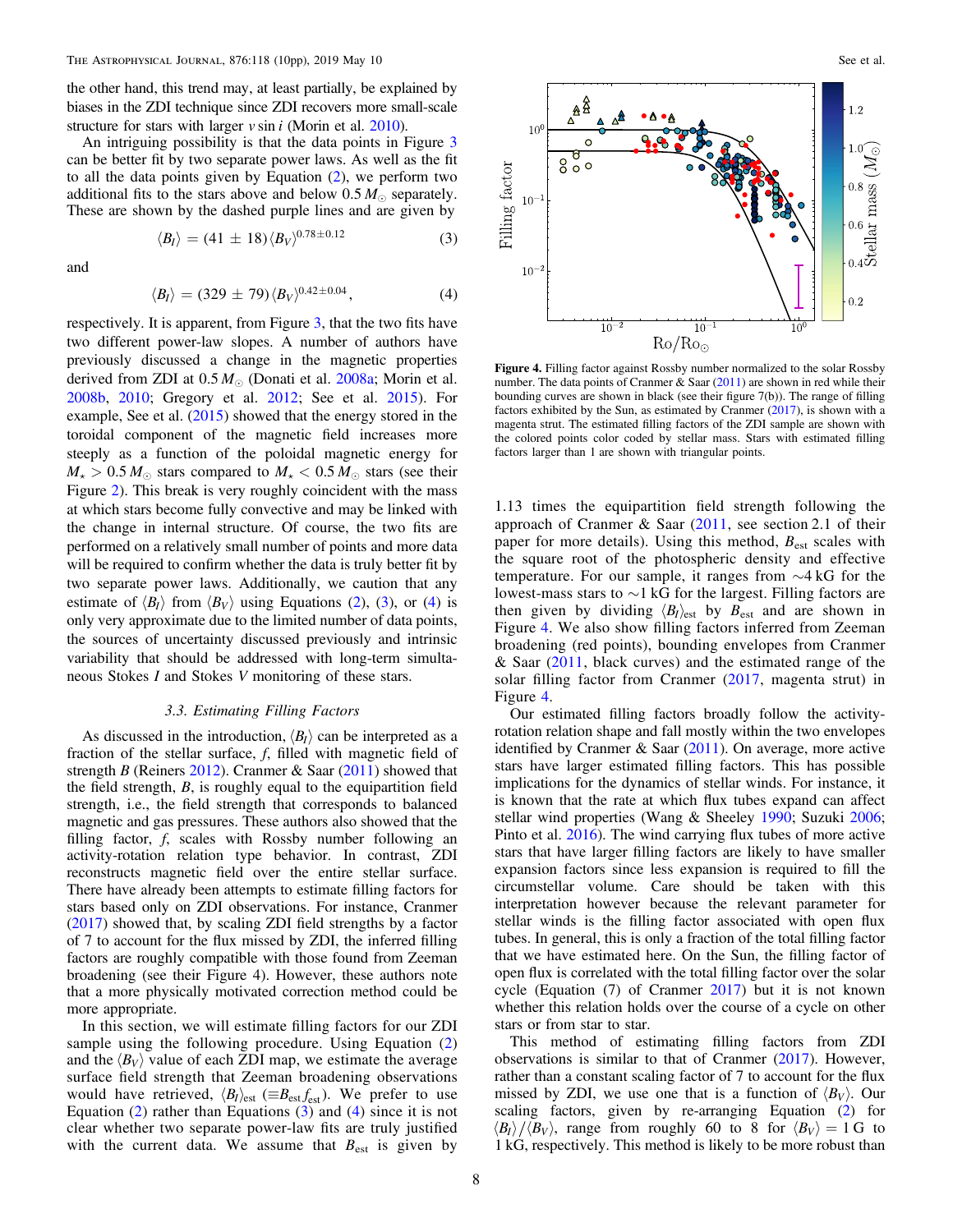<span id="page-8-0"></span>using a constant scaling factor since it is calibrated using stars that have both ZDI and Zeeman broadening observations. This is reflected in the fact that the majority of the estimated filling factors are roughly consistent with those inferred from Zeeman broadening observations. However, there is still room for improvement. Notably, this method estimates filling factors that are larger than 1 for some of our stars at small Rossby numbers (plotted as triangles in Figure [4](#page-7-0)), which is clearly unphysical. One area of our analysis that could be improved in the future is the assumption that the stellar surface is only covered with either equipartition field or zero field. In reality, the photospheric magnetic field is likely to be highly structured and to have a range of field strengths. Indeed, some observations imply local field strengths that exceed the equipartition field strength (Morin et al. [2010](#page-9-0); Shulyak et al. [2014](#page-9-0)). Notably, Okamoto & Sakurai ([2018](#page-9-0)) recently reported an observed field strength of 6.25 kG on the Sun, a value that is roughly four times stronger than equipartition. The fact that we have obtained filling factors larger than 1 could be explained by the lack of super-equipartition field strengths in our calculations. However, it is currently unclear how real magnetic field strengths are distributed on other stars and so we choose to use this simpler model.

## 4. Conclusions

We have analyzed and compared the magnetic properties of low-mass stars derived from two observational techniques. The first is ZDI, which is capable of reconstructing the largescale magnetic field geometry using circularly polarized light (Stokes  $V$ ) but is insensitive to small-scale magnetic field structures such as spots. The second is Zeeman broadening observations, which can assess the field down to the smallest scales using unpolarized light (Stokes  $I$ ) but cannot assess field geometry.

In this work, we present the average photospheric unsigned flux from ZDI observations and showed that it follows the wellknown activity-rotation relation type scaling. There are indications that the critical Rossby number at which the magnetic field strength saturates is smaller than the critical Rossby number from other magnetic activity indicators. In line with previous studies, we confirm that ZDI reconstructs between a few % and ∼20% of the photospheric magnetic flux and that ZDI seems to recover a smaller percentage of the magnetic flux in partially convective stars than in fully convective stars. At the lowest masses ( $\leq 0.2 M_{\odot}$ ), there is a large spread in the percentage of magnetic flux that ZDI recovers due to stars with bimodal magnetic fields (Morin et al. [2010](#page-9-0)).

We find a clear power-law relation between the average magnetic fluxes recovered from ZDI and those recovered from Zeeman broadening. There is also a hint that this relationship may be better fit with two separate power laws; one for stars with  $M_{\star} < 0.5 M_{\odot}$  and one for stars with  $M_{\star} > 0.5 M_{\odot}$ . However, this suggestion requires additional data to confirm, especially for low-mass slow rotators and high-mass fast rotators, which are under-represented in our sample. We use this power-law relation to estimate the filling factors for stars that only have ZDI observations. This builds on previous work that has attempted to infer filling factors from ZDI maps (Cranmer 2017). We show that this method produces filling factor estimates that are similar to those obtained from Zeeman broadening studies. These relations allow for a rough

assessment of the amount of flux that any given ZDI map may be missing due to flux cancellation effects and will also be helpful for future stellar wind studies. This is because the amount that flux tubes expand above the stellar surface, which depends on the amount of the stellar surface covered in magnetic regions, affects the dynamics of stellar winds (Wang & Sheeley [1990](#page-9-0)). However, distinguishing the filling factor associated with open flux tubes from the total filling factor remains a challenging task. In the future, our understanding of the relationship between ZDI and Zeeman broadening observations should be improved by the new spectropolarimeter, SPIRou (e.g., Moutou et al. [2017](#page-9-0)), which will be capable of simultaneous ZDI and Zeeman broadening observations.

The authors would like to thank the anonymous referee for their time and useful comments in improving this manuscript and Sam Morrell for useful discussions. V.S., S.P.M., and A.J.F. acknowledge funding from the European Research Council (ERC) under the European Unions Horizon 2020 research and innovation programme (grant agreement No. 682393 AWE-SoMeStars). S.B.S. acknowledges funding via the Austrian Space Application Programme (ASAP) of the Austrian Research Promotion Agency (FFG) within ASAP11, the FWF NFN project S11601-N16 and the sub-project S11604-N16. A. A.V. acknowledges funding received from the Irish Research Council Laureate Awards 2017/2018. This work benefitted from discussions within the international team "The Solar and Stellar Wind Connection: Heating processes and angular momentum loss", supported by the International Space Science Institute (ISSI).

## ORCID iDs

Sean P. Ma[t](https://orcid.org/0000-0001-9590-2274)t  $\bullet$  [https:](https://orcid.org/0000-0001-9590-2274)//orcid.org/[0000-0001-9590-2274](https://orcid.org/0000-0001-9590-2274) Adam J. Finle[y](https://orcid.org/0000-0002-3020-9409)  $\bullet$  [https:](https://orcid.org/0000-0002-3020-9409)//orcid.org/[0000-0002-3020-9409](https://orcid.org/0000-0002-3020-9409) Julien Morin the [https:](https://orcid.org/0000-0002-4996-6901)//orcid.org/[0000-0002-4996-6901](https://orcid.org/0000-0002-4996-6901)

#### References

- Arzoumanian, D., Jardine, M., Donati, J.-F., Morin, J., & Johnstone, C. 2011, [MNRAS](https://doi.org/10.1111/j.1365-2966.2010.17623.x), [410, 2472](http://adsabs.harvard.edu/abs/2011MNRAS.410.2472A)
- Azulay, R., Guirado, J. C., Marcaide, J. M., et al. 2017, [A&A](https://doi.org/10.1051/0004-6361/201730641), [607, A10](http://adsabs.harvard.edu/abs/2017A&A...607A..10A)
- Boro Saikia, S., Jeffers, S. V., Morin, J., et al. 2016, [A&A,](https://doi.org/10.1051/0004-6361/201628262) [594, A29](http://adsabs.harvard.edu/abs/2016A&A...594A..29B)
- Boro Saikia, S., Jeffers, S. V., Petit, P., et al. 2015, [A&A,](https://doi.org/10.1051/0004-6361/201424096) [573, A17](http://adsabs.harvard.edu/abs/2015A&A...573A..17B)
- Boro Saikia, S., Lueftinger, T., Jeffers, S. V., et al. 2018, [A&A,](https://doi.org/10.1051/0004-6361/201834347) [620, L11](http://adsabs.harvard.edu/abs/2018A&A...620L..11B)
- Brown, S. F., Donati, J.-F., Rees, D. E., & Semel, M. 1991, A&A, [250, 463](http://adsabs.harvard.edu/abs/1991A&A...250..463B)
- Brun, A. S., & Browning, M. K. 2017, [LRSP,](https://doi.org/10.1007/s41116-017-0007-8) [14, 4](http://adsabs.harvard.edu/abs/2017LRSP...14....4B)
- Cranmer, S. R. 2017, [ApJ,](https://doi.org/10.3847/1538-4357/aa6f0e) [840, 114](http://adsabs.harvard.edu/abs/2017ApJ...840..114C)
- Cranmer, S. R., & Saar, S. H. 2011, [ApJ](https://doi.org/10.1088/0004-637X/741/1/54), [741, 54](http://adsabs.harvard.edu/abs/2011ApJ...741...54C)
- do Nascimento, J.-D., Jr., Vidotto, A. A., Petit, P., et al. 2016, [ApJL,](https://doi.org/10.3847/2041-8205/820/1/L15) [820, L15](http://adsabs.harvard.edu/abs/2016ApJ...820L..15D) Donati, J.-F., & Brown, S. F. 1997, A&A, [326, 1135](http://adsabs.harvard.edu/abs/1997A&A...326.1135D)
- Donati, J.-F., Collier Cameron, A., Semel, M., et al. 2003, [MNRAS,](https://doi.org/10.1046/j.1365-2966.2003.07031.x) [345, 1145](http://adsabs.harvard.edu/abs/2003MNRAS.345.1145D)

Donati, J.-F., Howarth, I. D., Jardine, M. M., et al. 2006, [MNRAS,](https://doi.org/10.1111/j.1365-2966.2006.10558.x) [370, 629](http://adsabs.harvard.edu/abs/2006MNRAS.370..629D)

- Donati, J.-F., & Landstreet, J. D. 2009, [ARA& A](https://doi.org/10.1146/annurev-astro-082708-101833), [47, 333](http://adsabs.harvard.edu/abs/2009ARA&A..47..333D)
- Donati, J.-F., Morin, J., Petit, P., et al. 2008a, [MNRAS,](https://doi.org/10.1111/j.1365-2966.2008.13799.x) [390, 545](http://adsabs.harvard.edu/abs/2008MNRAS.390..545D)
- Donati, J.-F., Moutou, C., Farès, R., et al. 2008b, [MNRAS](https://doi.org/10.1111/j.1365-2966.2008.12946.x), [385, 1179](http://adsabs.harvard.edu/abs/2008MNRAS.385.1179D)
- Douglas, S. T., Agüeros, M. A., Covey, K. R., et al. 2014, [ApJ,](https://doi.org/10.1088/0004-637X/795/2/161) [795, 161](http://adsabs.harvard.edu/abs/2014ApJ...795..161D)
- Fares, R., Bourrier, V., Vidotto, A. A., et al. 2017, [MNRAS](https://doi.org/10.1093/mnras/stx1581), [471, 1246](http://adsabs.harvard.edu/abs/2017MNRAS.471.1246F)
- Fares, R., Donati, J.-F., Moutou, C., et al. 2009, [MNRAS,](https://doi.org/10.1111/j.1365-2966.2009.15303.x) [398, 1383](http://adsabs.harvard.edu/abs/2009MNRAS.398.1383F)
- Fares, R., Donati, J.-F., Moutou, C., et al. 2010, [MNRAS,](https://doi.org/10.1111/j.1365-2966.2010.16715.x) [406, 409](http://adsabs.harvard.edu/abs/2010MNRAS.406..409F) Fares, R., Donati, J.-F., Moutou, C., et al. 2012, [MNRAS,](https://doi.org/10.1111/j.1365-2966.2012.20780.x) [423, 1006](http://adsabs.harvard.edu/abs/2012MNRAS.423.1006F)
- Fares, R., Moutou, C., Donati, J.-F., et al. 2013, [MNRAS,](https://doi.org/10.1093/mnras/stt1386) [435, 1451](http://adsabs.harvard.edu/abs/2013MNRAS.435.1451F)
- Fernandes, J., Lebreton, Y., Baglin, A., & Morel, P. 1998, A&A, [338, 455](http://adsabs.harvard.edu/abs/1998A&A...338..455F)
- Finley, A. J., & Matt, S. P. 2017, [ApJ,](https://doi.org/10.3847/1538-4357/aa7fb9) [845, 46](http://adsabs.harvard.edu/abs/2017ApJ...845...46F)
- Finley, A. J., & Matt, S. P. 2018, [ApJ,](https://doi.org/10.3847/1538-4357/aaaab5) [854, 78](http://adsabs.harvard.edu/abs/2018ApJ...854...78F)

Folsom, C. P., Fossati, L., Wood, B. E., et al. 2018b, [MNRAS,](https://doi.org/10.1093/mnras/sty2494) [481, 5286](http://adsabs.harvard.edu/abs/2018MNRAS.481.5286F)

Folsom, C. P., Bouvier, J., Petit, P., et al. 2018a, [MNRAS](https://doi.org/10.1093/mnras/stx3021), [474, 4956](http://adsabs.harvard.edu/abs/2018MNRAS.474.4956F)